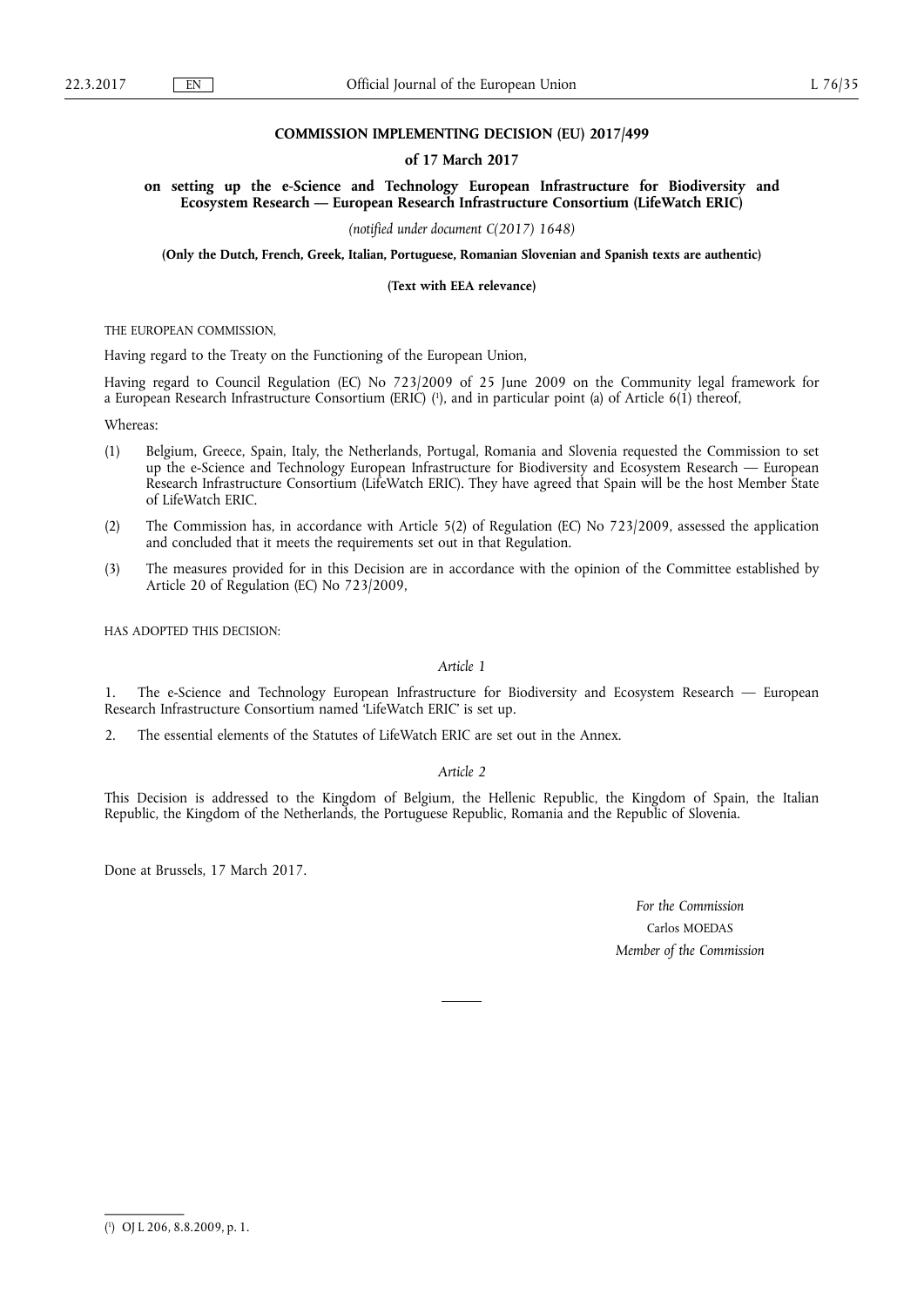#### *ANNEX*

## **ESSENTIAL ELEMENTS OF THE STATUTES OF LIFEWATCH ERIC**

*The following Articles and paragraphs of the Articles of the Statutes of LifeWatch ERIC provide for the essential elements in accordance with 6(3) of Council Regulation (EC) No 723/2009* 

# *Article 2*

## **Task and activities, ERIC Components**

The main task of LifeWatch ERIC shall be to establish and operate the infrastructure and information systems necessary to mobilise and integrate data and algorithms for biodiversity and ecosystem research, including enhancing understanding, linkages and synergies with other societal challenges such as climate change adaptation and mitigation, and to provide analytical capabilities.

- 2. To this end LifeWatch ERIC shall undertake and coordinate a variety of activities, including but not limited to:
- (a) The operation of a distributed research infrastructure that shall encompass enabling capabilities for demand-driven biodiversity data mobilisation; integrated access to distributed data resources; the provision of services for data discovery, analysis, modelling and visualisation; web-based and site-based support for users; and digital environments for scientific cooperation and experimentation.
- (b) The support to and cooperation with national and international facilities on the basis of service level agreements, with respect to data mobilisation and data sharing; computational capacity; and development of new infrastructure capabilities — including exploration of a role as a broker coordinating requirements and delivery plans between national and international facilities, institutions and organisations if so requested by them.
- (c) The building of capacity in order to foster new opportunities for large-scale scientific development; to enable accelerated data capture with new technologies; to support knowledge based decision-making for the management of biodiversity and ecosystems; and to support training programmes.
- (d) The maintenance of a capacity for the upgrading of the research infrastructure, the innovation and valorisation of knowledge and technology, and the development of new analytical capabilities.
- (e) The undertaking of any other tasks closely related to the above mentioned activities that the General Assembly may decide.

### *Article 1*

### **Name, seat, location and working language**

1. There shall be an e-Science and Technology European Infrastructure for Biodiversity and Ecosystem Research — European Research Infrastructure Consortium hereinafter referred to as 'LifeWatch ERIC' which is set up as a European Research Infrastructure Consortium (ERIC) under Regulation (EC) No 723/2009.

3. The statutory seat of LifeWatch ERIC shall be in Seville, Kingdom of Spain (hereinafter referred to as Host Member State).

# *Article 18*

### **Duration**

LifeWatch ERIC shall be established for an indefinite period of time.

### *Article 19*

#### **Winding up and Insolvency**

1. The winding up of LifeWatch ERIC shall be decided by a qualified majority vote of the General Assembly.

2. Without undue delay and in any event within 10 days after adoption of the decision to wind up LifeWatch ERIC, LifeWatch ERIC shall notify the European Commission about the decision.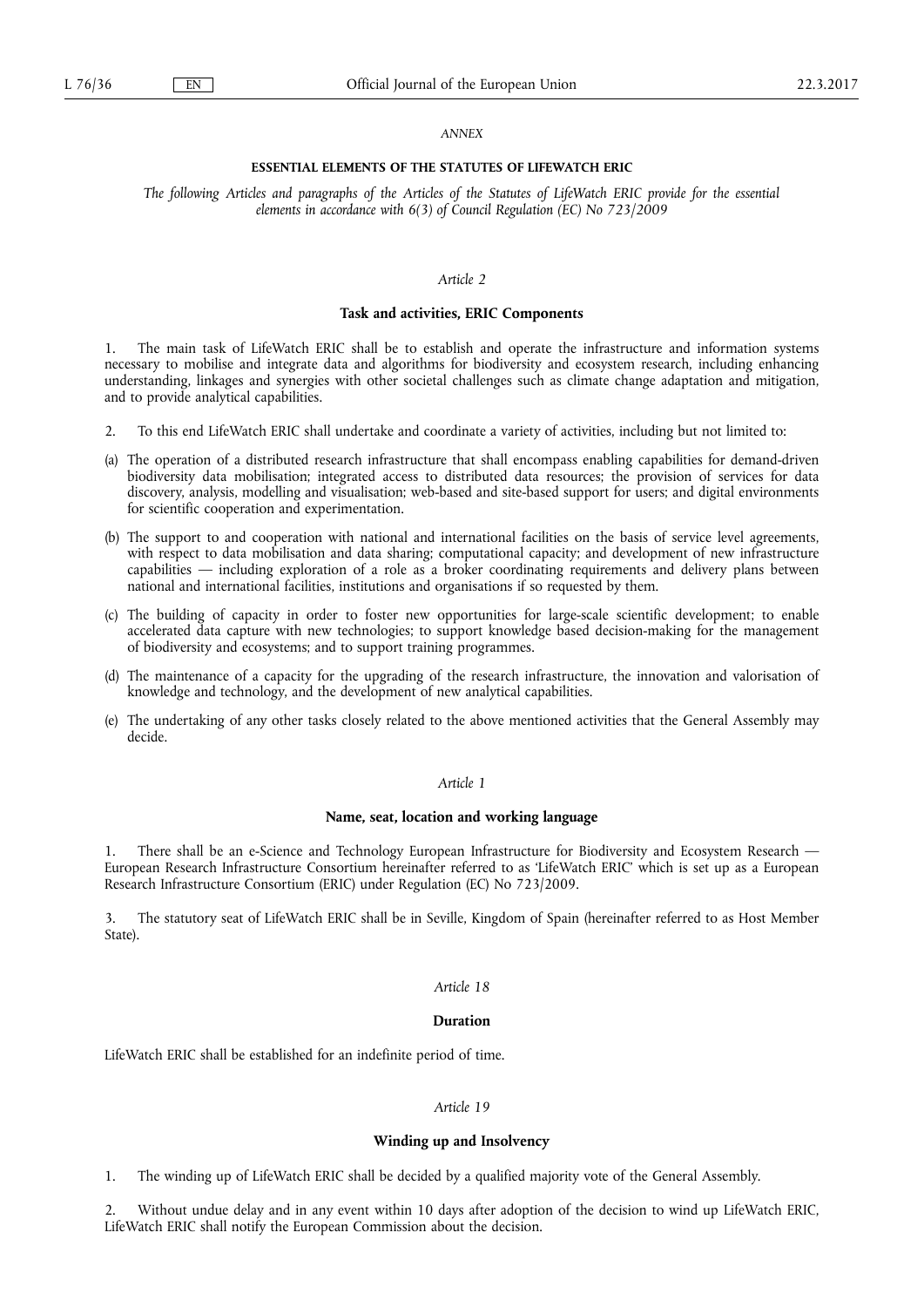3. Upon adoption of the decision to wind up LifeWatch ERIC, its Executive Board, acting in accordance with the laws of the jurisdiction of the Host Member State, shall arrange for the liquidation of its assets and activities, under the following principles:

- (a) Any physical support item made available by the member hosting a Common Facility or Distributed Center shall be returned.
- (b) Any further assets shall be used to cover the liabilities of LifeWatch ERIC and the costs relating to its winding up. Any financial surplus shall be distributed among the members at the time of the winding up in proportion to their total basic financial contributions made from the beginning of the operation of LifeWatch ERIC.
- (c) Concerning in-kind and other contributions, the Executive Board after approval by the General Assembly and as far as practicable, may transfer LifeWatch ERIC activities and know-how to institutions with similar objectives. In case that there are no equivalent institutions, the assets other than financial surplus remaining after payment of LifeWatch ERIC debts shall be apportioned among the members in proportion to their accumulated annual contributions unless otherwise provided for under service level agreements. Where possible, allocation of assets will be made to the members who have contributed them.

The winding-up leading to the decommissioning of LifeWatch shall be subject to the deadlines applicable to the withdrawal and termination of membership provided for under Articles 5(1), 5(2), and 5(6).

5. LifeWatch ERIC shall cease to exist on the day on which the European Commission publishes the appropriate notice in the *Official Journal of the European Union.* 

# *Article 14*

# **Resources, Budgetary Principles, Liability and Insurance**

LifeWatch ERIC shall be liable for its debts. The members shall not be jointly liable for the debts of LifeWatch ERIC. The liability of the members for the debts of LifeWatch ERIC shall be limited to their respective contributions.

## CHAPTER 6

# **POLICIES**

# *Article 15*

## **Access to LifeWatch ERIC Facilities and Dissemination Policy**

1. LifeWatch ERIC shall be a facilitator of research and learning and shall not restrict access to available data and algorithms unless these are in conflict with any conditions of use agreed in advance with their owner(s).

2. LifeWatch shall establish and operate its infrastructure for biodiversity and ecosystem research at the European level. The services provided shall be determined by a decision of the General Assembly which may distinguish between the services provided to members and non-members and their researchers.

3. Decisions on the prioritisation of the specific services provided by LifeWatch ERIC shall be adopted by the General Assembly, taking into consideration the outcome of an independent evaluation process lead by the Scientific and Technical Advisory Board.

4. In case the capacity to provide access is limited for financial and/or technical reasons, the General Assembly shall establish, within its available resources, competitive grant programmes to allow successful applicants to benefit from the proposed capabilities. Applications from any country over the world shall be assessed by independent Evaluation Committees nominated by the Executive Board, following suggestions from the Scientific and Technical Advisory Board. The grant programmes, the evaluation procedure and terms of reference that the General Assembly may establish shall meet generic requirements of scientific excellence and fair practices.

5. The Executive Board may propose to the General Assembly policies on requirements concerning general or ad hoc legal relationships with data users. Access for the general public shall be granted unless the services or resources are constrained by licensing conditions imposed by the owners. LifeWatch ERIC shall follow relevant European Union policies and regulations.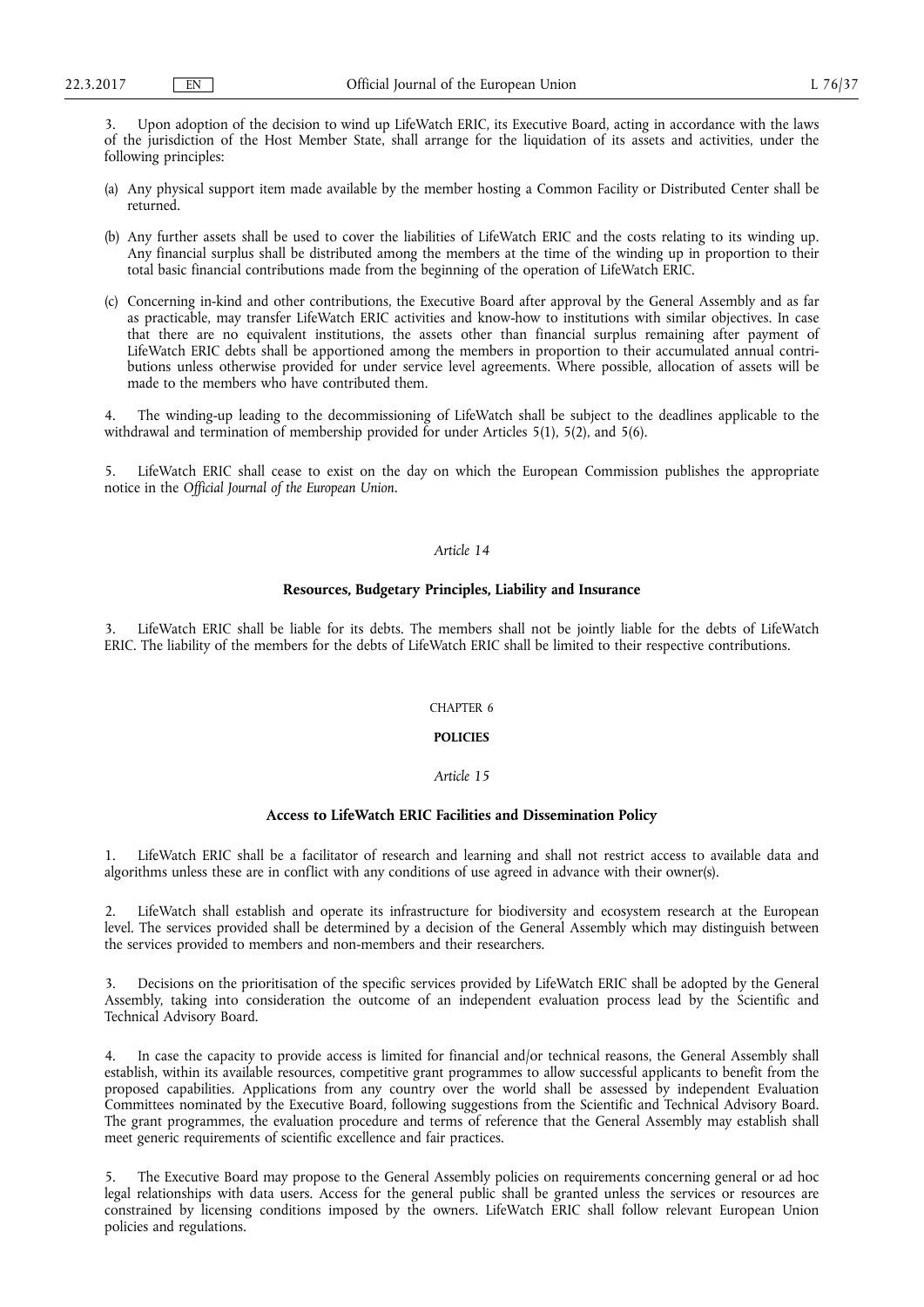6. The General Assembly, subject to Article 3(2) of the Regulation (EC) No 723/2009, by an absolute majority vote may decide to charge fees for general access to specific communities or to all of them concerning specific services provided by LifeWatch ERIC, as well as to license its own tools or products either as commons or submitted to licensing.

7. The data access and dissemination policy of LifeWatch ERIC shall follow the best international practices with respect to public data, such as those established by the European Union, and shall recognize the rights of the owners of data and algorithms and shall take full account of any related ethical or legal issues. LifeWatch ERIC shall promote excellence in research, teaching and learning and support a culture of 'best practice' through promotional and training activities.

8. LifeWatch ERIC shall encourage researchers using LifeWatch ERIC to make their research results publicly available and shall request researchers of members to make results available through LifeWatch ERIC.

9. The dissemination policy shall identify the various target groups, and LifeWatch ERIC shall use several channels to reach these groups, such as web portal, newsletter, workshops, presence in conferences, articles in magazines and daily newspapers.

## *Article 16*

# **Scientific and Technical Evaluations**

1. LifeWatch ERIC shall establish a Scientific and Technical Advisory Board as an independent body of qualified scientists and experts. Its terms of reference shall be proposed by the Executive Board to the General Assembly for approval. The members of the Scientific and Technical Advisory Board shall be appointed for a term of four years' renewable. The Scientific and Technical Advisory Board may issue recommendations to the Executive Board. These recommendations shall be fully disclosed to the General Assembly which may issue Implementing Rules or Guidelines for further guidance to the Executive Board.

2. The General Assembly may approve appropriate compensation for the tasks undertaken by the members of the Scientific and Technical Advisory Board and Evaluation Committees.

3. An Ad-hoc Evaluation Committee shall be established at the fourth year of each five-year period of planning to assess the overall scientific and technical performance of LifeWatch ERIC and to make strategic recommendations for the next five-year period. Its members shall be appointed by the General Assembly, taking into account the recommendations of the Scientific and Technical Advisory Board. They shall be appointed on a personal basis, not representing any particular country or institution.

## *Article 17*

# **Data Access and Intellectual Property Rights Policies**

1. LifeWatch ERIC acknowledges that part of its value as an infrastructure is based on the enhancement of the benefits of knowledge which is in the public domain. Open Source and Open Access principles shall be favored.

2. LifeWatch ERIC shall provide guidance to researchers to ensure that research using material made accessible through LifeWatch ERIC shall be undertaken within a framework that recognizes the rights of data owners and privacy of individuals. Provenance of data shall be ensured and the data policy of LifeWatch ERIC, when depending on contributing external data resources and/or other infrastructures, shall be subject to agreements with these partners in accordance with this Article, and shall be managed by one of the members of the Executive Board determined by the General Assembly.

3. Users and service providers, having access to data, know-how or other intellectual property rights resources in the custody of, or generated by LifeWatch ERIC, shall acknowledge the intellectual property rights and other rights of owners vested in the submission information protocols or agreements and memoranda of understanding. LifeWatch ERIC data users and service providers must demonstrate due diligence in ensuring that rights in the data within their custody are appropriately managed.